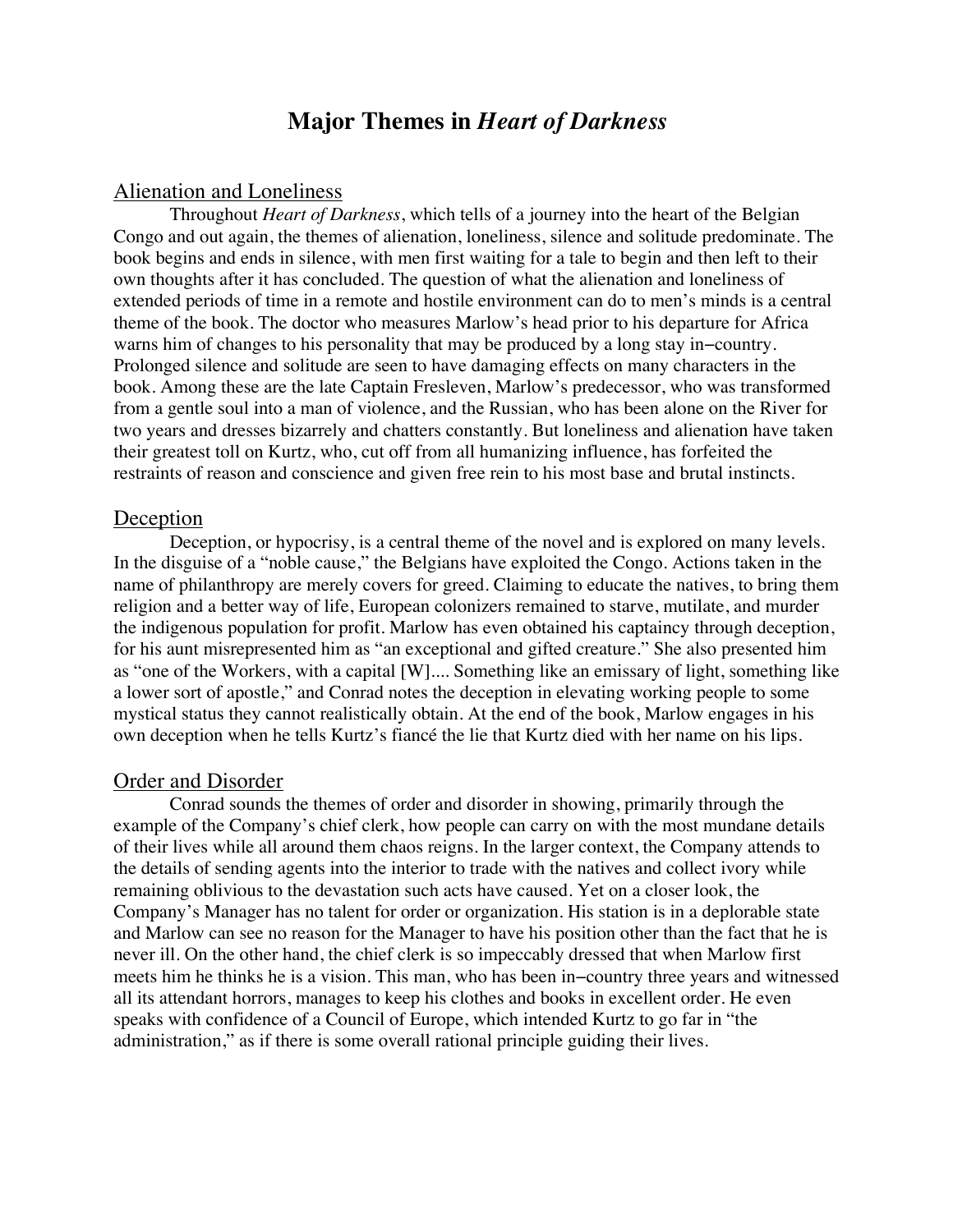#### Sanity and Insanity

Closely linked to the themes of order and disorder are those of sanity and insanity. Madness, given prolonged exposure to the isolation of the wilderness, seems an inevitable extension of chaos. The atmospheric influences at the heart of the African continent—the stifling heat, the incessant drums, the whispering bush, the mysterious light—play havoc with the unadapted European mind and reduce it either to the insanity of thinking anything is allowable in such an atmosphere or, as in Kurtz's case, to literal madness. Kurtz, after many years in the jungle, is presented as a man who has gone mad with power and greed. No restraints were placed on him—either from above, from a rule of law, or from within, from his own conscience. In the wilderness, he came to believe he was free to do whatever he liked, and the freedom drove him mad. Small acts of madness line Marlow's path to Kurtz: the Man−of−War that fires into the bush for no apparent reason, the urgently needed rivets that never arrive, the bricks that will never be built, the jig that is suddenly danced, the immense hole dug for no discernible purpose. All these events ultimately lead to a row of impaled severed human heads and Kurtz, a man who, in his insanity, has conferred a godlike status on himself and has ritual human sacrifices performed for him. The previously mentioned themes of solitude and silence have here achieved their most powerful effect: they have driven Kurtz mad. He is presented as a voice, a disembodied head, a mouth that opens as if to devour everything before him. Kurtz speaks of "my ivory ... my intended ... my river ... my station," as if everything in the Congo belonged to him. This is the final arrogant insanity of the white man who comes supposedly to improve a land, but stays to exploit, ravage, and destroy it.

#### Duty and Responsibility

As is true of all other themes in the book, those of duty and responsibility are glimpsed on many levels. On a national level, we are told of the British devotion to duty and efficiency, which led to systematic colonization of large parts of the globe and has its counterpart in Belgian colonization of the Congo, the book's focus. On an individual level, Conrad weaves the themes of duty and responsibility through Marlow's job as captain, a position that make him responsible for his crew and bound to his duties as the boat's commander. There are also the jobs of those with whom Marlow comes into contact on his journey. In *Heart of Darkness*, duty and responsibility revolve most often about how one does one's work. A job well done is respected; simply doing the work one is responsible for is an honorable act. Yet Conrad does not believe in romanticizing the worker. Workers can often be engaged in meaningless tasks, as illustrated in the scene where the Africans blast away at the rock face in order to build a railway, but the rock is not altered by the blasts and the cliff is not at all in the way. The Company's Manager would seem to have a duty to run his business efficiently, but he cannot keep order and although he is obeyed, he is not respected. The Foreman, however, earns Marlow's respect for being a good worker. Marlow admires the way the Foreman ties up his waist−length beard when he has to crawl in the mud beneath the steamboat to do his job. (Having a waist−length beard in a jungle environment can be seen as another act of madness, even from an efficient worker.) Chapter I of the novel ends with Marlow speculating on how Kurtz would do his work. But there is a larger sense in which the themes of work and responsibility figure. Marlow says, "I don't like work no man does—but I like what is in the work—the chance to find yourself." It is through the work (or what passes for it) that Kurtz does in Africa that his moral bankruptcy is revealed. For himself, Marlow emerges with a self−imposed duty to remain loyal to Kurtz, and it is this responsibility, which finally forces him to lie to Kurtz's fiancé.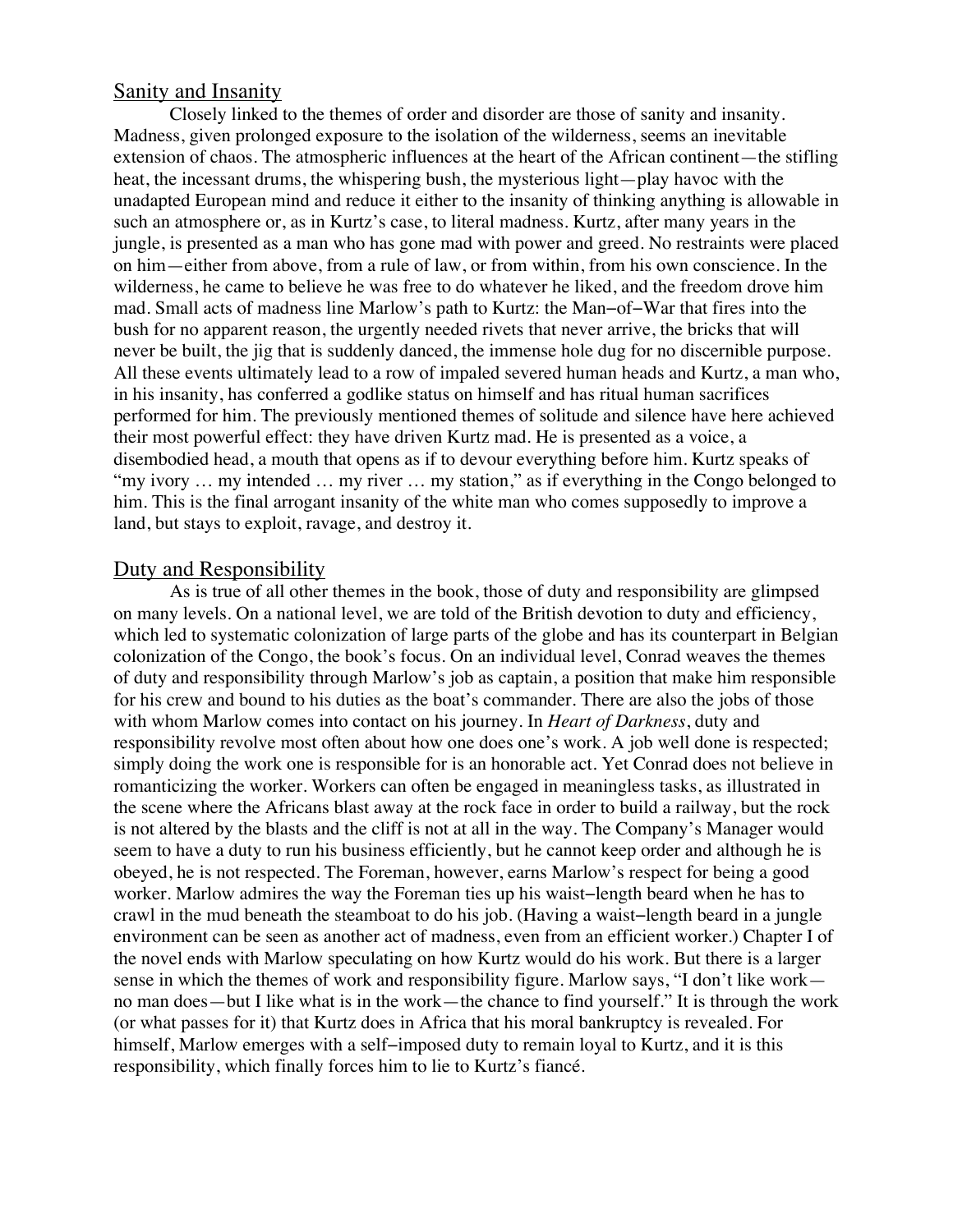#### Doubt and Ambiguity

As reason loses hold, doubt and ambiguity take over. As Marlow travels deeper inland, the reality of everything he encounters becomes suspect. The perceptions, motivations, and reliability of those he meets, as well as his own, are all open to doubt. Conrad repeatedly tells us that the heat and light of the wilderness cast a spell and put those who would dare venture further into a kind of trancelike state. Nothing is to be taken at face value. After the Russian leaves, Marlow wonders if he ever actually saw him.

The central ambiguity of *Heart of Darkness* is Kurtz himself. Who is he? What does he do? What does he actually say? Those who know him speak again and again of his superb powers of rhetoric, but the reader hears little of it. The Russian says he is devoted to Kurtz, and yet we are left to wonder why. Kurtz has written a report that supposedly shows his interest in educating the African natives, but it ends with his advice, "Exterminate all the brutes!" Marlow has heard that Kurtz is a great man, yet he suspects he is "hollow to the core." In Marlow's estimation, if Kurtz was remarkable it was because he had something to say at the end of his life. But what he found to say was "the horror!" After Kurtz's death, when various people come to Marlow representing themselves as having known Kurtz, it seems none of them really knew him. Was he a painter, a writer, a great musician, a politician, as he is variously described? Marlow settles for the ambiguous term, "universal genius," which would imply Kurtz was whatever one wanted to make of him.

### Race and Racism

The subject of racism is not really treated by Conrad as a theme in *Heart of Darkness* as much as it is simply shown to be the prevailing attitude of the day. The African natives are referred to as "n's," "cannibals," "criminals," and "savages." European colonizers see them as a subordinate species and chain, starve, rob, mutilate, and murder them without fear of punishment. The book presents a damning account of imperialism as it illustrates the white man's belief in his innate right to come into a country inhabited by people of a different race and pillage to his heart's content.

Kurtz is writing a treatise for something called the "International Society for the Suppression of Savage Customs." This implies the existence of a worldwide movement to subjugate all nonwhite races. Kurtz bestows a kind of childlike quality upon the Africans by saying that white people appear to them as supernatural beings. The natives do, indeed, seem to have worshipped Kurtz as a god and to have offered up human sacrifices to him. This innocence proceeds, in Kurtz's view, from an inferior intelligence and does not prevent him from concluding that the way to deal with the natives is to exterminate them all.

Early in his journey, Marlow sees a group of black men paddling boats. He admires their naturalness, strength, and vitality, and senses that they want nothing from the land but to coexist with it. This notion prompts him to believe that he still belongs to a world of reason. The feeling is short−lived, however, for it is not long before Marlow, too, comes to see the Africans as some subhuman form of life and to use the language of his day in referring to them as "creatures," "niggers," "cannibals," and "savages." He does not protest or try to interfere when he sees six Africans forced to work with chains about their necks. He calls what he sees in their eyes the "deathlike indifference of unhappy savages." Marlow exhibits some humanity in offering a dying young African one of the ship's biscuits, and although he regrets the death of his helmsman, he says he was "a savage who was no more account than a grain of sand in a black Sahara." It is not the man he misses so much as his function as steersman. Marlow refers to the "savage who was fireman" as "an improved specimen." He compares him, standing before his vertical boiler, to "a dog in a parody of breeches and a feather hat, walking on his hind legs."